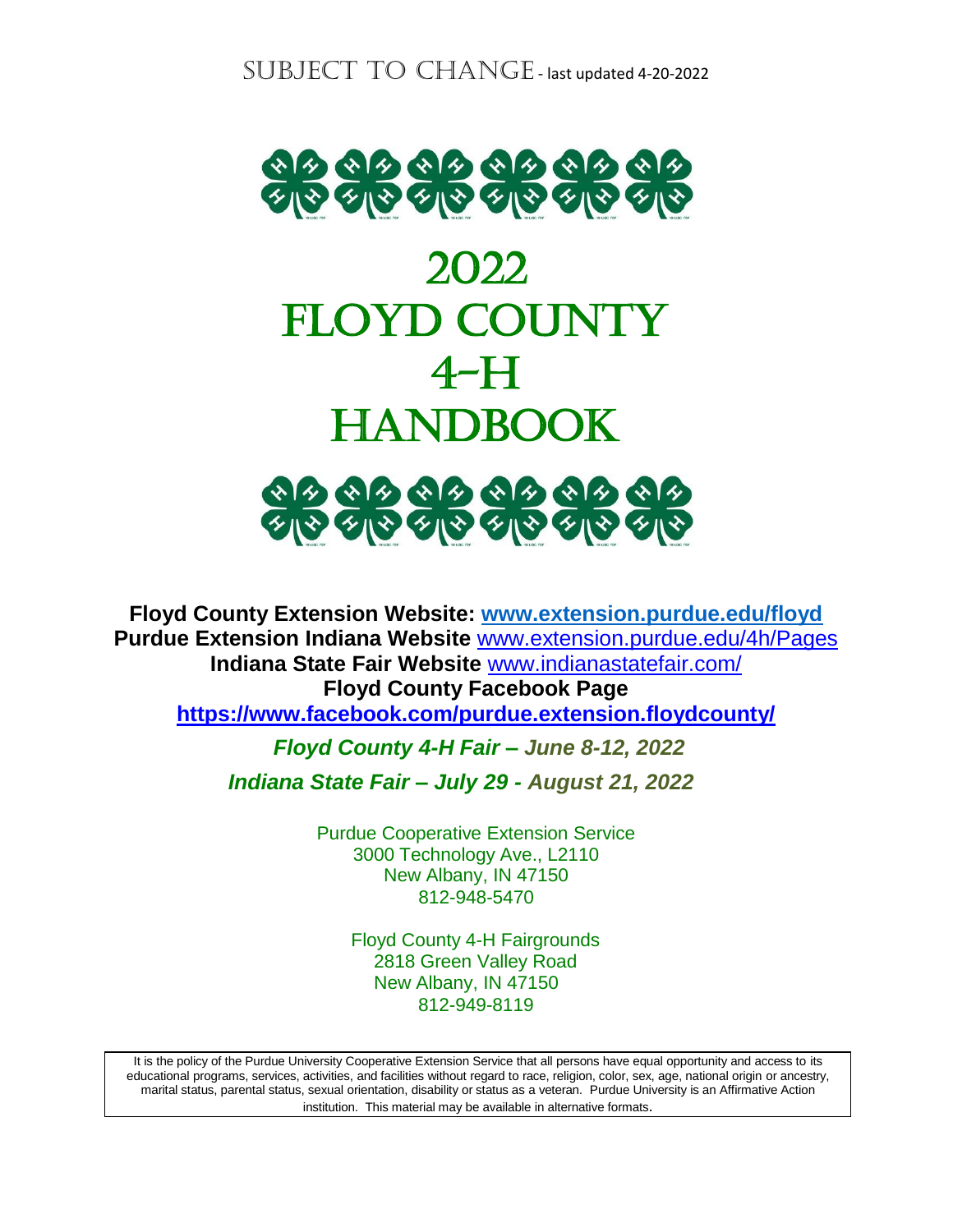

### **General Instructions**

*Project Check-In*

**ALL projects should be recorded in 4-H Green books. This will reflect all the projects taken and exhibited as well as all awards, leadership, civic engagement, community service, animal projects, expenses, meetings and workshops attended that were done throughout the year.** 

**Indoor Projects (except Foods & Cake Projects)** Floyd County 4-H exhibits are due at the 4-H Fairgrounds on Wednesday, June 1, 2022 from 5:00 PM - 8:00 PM. **Foods & Cake Projects** are accepted Monday, June 6, 2022 from 1 p.m.-3 p.m.

All Food Projects will be donated to the 4-H Corporation Board Dessert Auction to be held Wednesday, June 8, at 6:30 p.m.

**Small livestock (Goats, sheep, rabbits and chickens)** are due at the Fairgrounds on, Monday, June 6, 2022 between 4:00 PM and 8:00 PM. Completed project questions and record sheets will be checked at this time as well. Please refer to the individual species for requirements. Each member must check-in with the species superintendent during livestock check-in. Please read all requirements for health regulations for each species, as well as the BOAH requirements. ALL animals must be enrolled online in V2.4HOnline.com by May 15, 2022.

**Large livestock (Beef, swine, llama, horse & pony)** are due at the Fairgrounds on Tuesday, June 7, 2022 between 4:00 PM and 8:00 PM. Completed project questions and record sheets will be checked at this time as well. Please refer to the individual species for guidelines. Each member must check-in with the specie superintendent during livestock check-in. Please read all requirements for health regulations for each species, as well as the BOAH requirements. ALL animals must be enrolled online in V2.4HOnline.com by May 15, 2022.

**The Fair Officials make every attempt to protect 4-H Exhibits from harm or loss. However, in no case will Fair Officials or building attendants be held responsible in the case of harm or loss of a project.**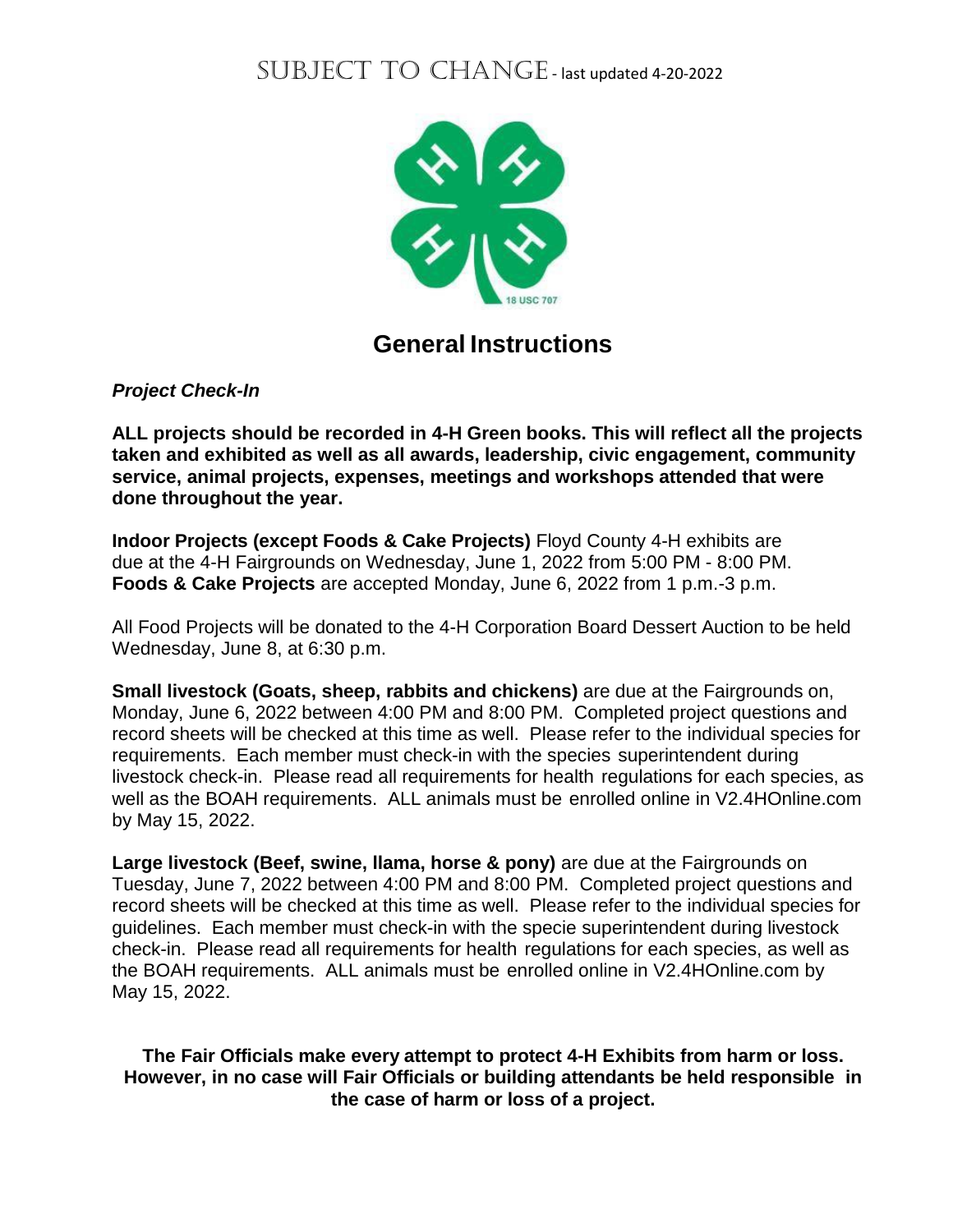#### **Awards Ceremony will be held on Saturday, June 11 at 4 PM. at the Fairgrounds Stage followed by an ice cream party for 4-H'ers. This event is to honor all our 4-H youth members on a job well done this year!**

#### *Project Check-Out*

Indoor exhibits will be released on Sunday, June 12, 2022 from 10:00 AM – 12:00 PM. Early release is **not** allowed. If unable to pick up your project, please contact the Extension office. Projects/exhibits not picked up will be transported to the Extension office. After a two-week period, the Extension Office reserves the right to dispose of or recycle any exhibit not picked up.

Animal exhibits MUST remain in place until officially released which will be on Saturday night after 11:00 PM, on June 11. ALL LIVESTOCK MUST BE PICKED UP NO LATER THAN 10:00 AM, SUNDAY MORNING. **ALL STALLS MUST BE CLEANED BEFORE LEAVING THE FAIRGROUNDS.** Auction checks will be distributed Sunday, June 12 if your area has been cleaned.

#### *Projects Qualifying for State Fair Entry*

Indoor Projects selected for State Fair will be kept and taken to the office for preparation for State Fair entry. Arrangements to make improvements, corrections or repairs can be made. Items taken home must be brought to the Extension Office securely packaged for transport to the State Fair.

LARGE, BULKY, AND/OR HEAVY STATE FAIR exhibits are the responsibility of the 4-H member to transport to and from the state fair, not the Extension staff.

Every effort is made to keep projects protected like they were submitted, unfortunately, accidents happen. State projects can be delivered and picked up by 4-H'ers. Please let Sam McCollum, [mccolluj@purdue.edu](mailto:mccolluj@purdue.edu) know if you plan to deliver and pick up your project at the Indiana State Fair.

#### **Ribbon Placing**

Entries must meet division guidelines so that they will not be lowered a ribbon placing. Blue, Red, and White placing ribbons will be issued to all exhibits properly entered and meeting all the project guidelines in the Floyd County 4-H Fair. Late entries will receive a participation ribbon.

#### Green- Participant

 White- Poorly constructed or barely meets guidelines Red- Adequate or does not fully meet guidelines Blue- Very complete, meets guidelines, well-constructed Indiana State Fair only -Orange- Exceptional blue-ribbon merit Indiana State Fair only -Sweepstakes is awarded to best overall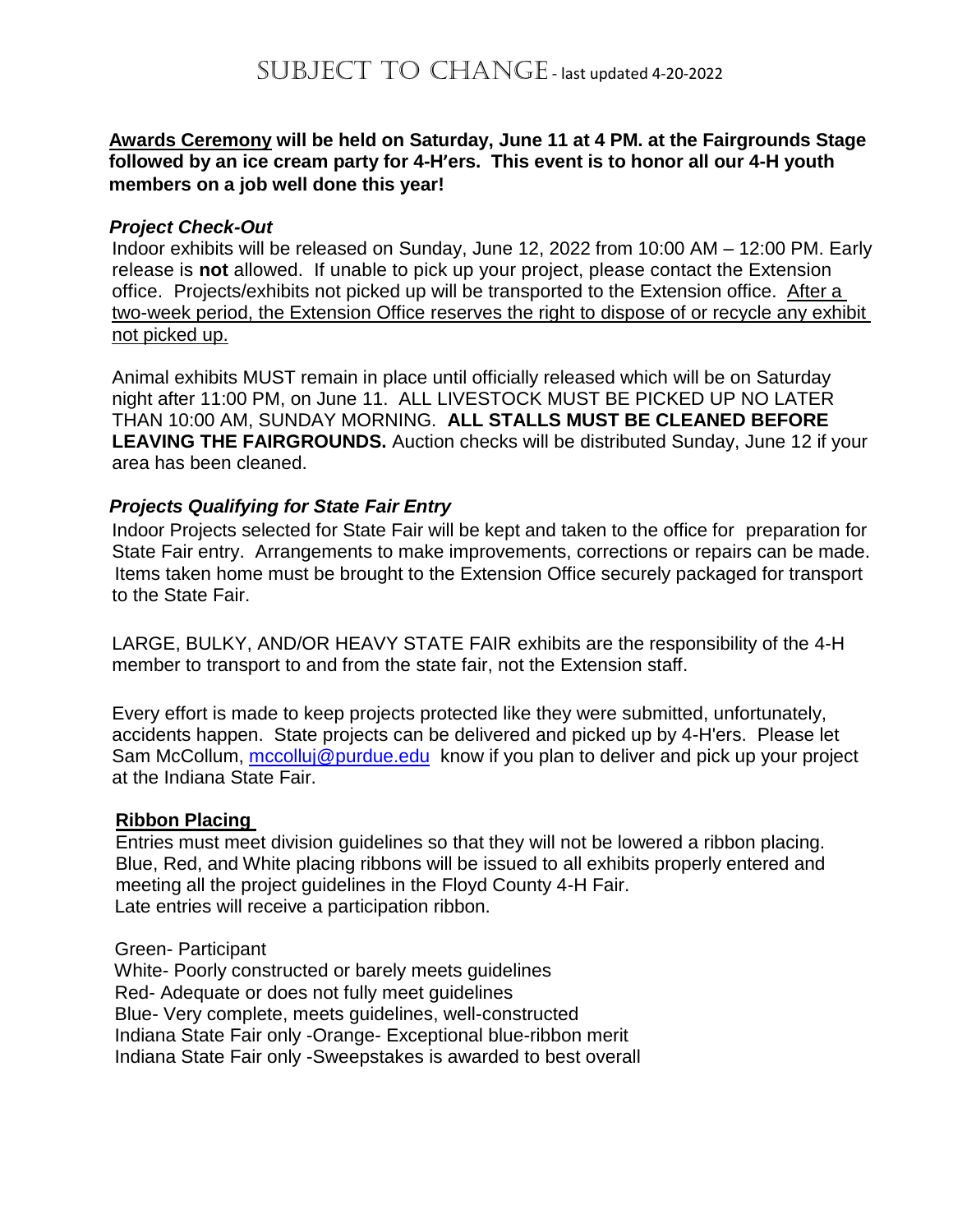### **4-H POSTER CONSTRUCTION**

#### **GUIDELINES**

- All posters must be displayed horizontally. (**Do not** display vertically, project will be lowered one ribbon placing).
- All posters must be 22" x 28", not meeting this size will lower placing one ribbon.
- All posters must have a stiff backing, foam core, plywood or heavy cardboard, not meeting this requirement will lower placing one ribbon.
- All posters must be covered with a clear protective covering, plastic sheeting – NO glass, Plexiglas or plastic food wrap. Not meeting this requirement will lower placing one ribbon.

All posters, notebooks, and display boards **MUST** include a reference list indicating where information was obtained, giving credit to the original author, to complete the 4-H member's exhibit. This reference list should/might include web site links, people and professionals interviewed, books, magazines, etc. It is recommended this reference list be attached to the back of a poster or display board, be the last page of a notebook, or included as part of the display visible to the public. A judge is not to discredit an exhibit for the manner in which references are listed.

**White poster board, cardboard backing, and poster sleeves may be purchased from the Floyd County Extension Office on or before May 31, 2022.** *These will not be sold at project check in.* **Each item is \$1.50, whole kits are \$4.00. We also have photography salon sleeves for \$1.50.**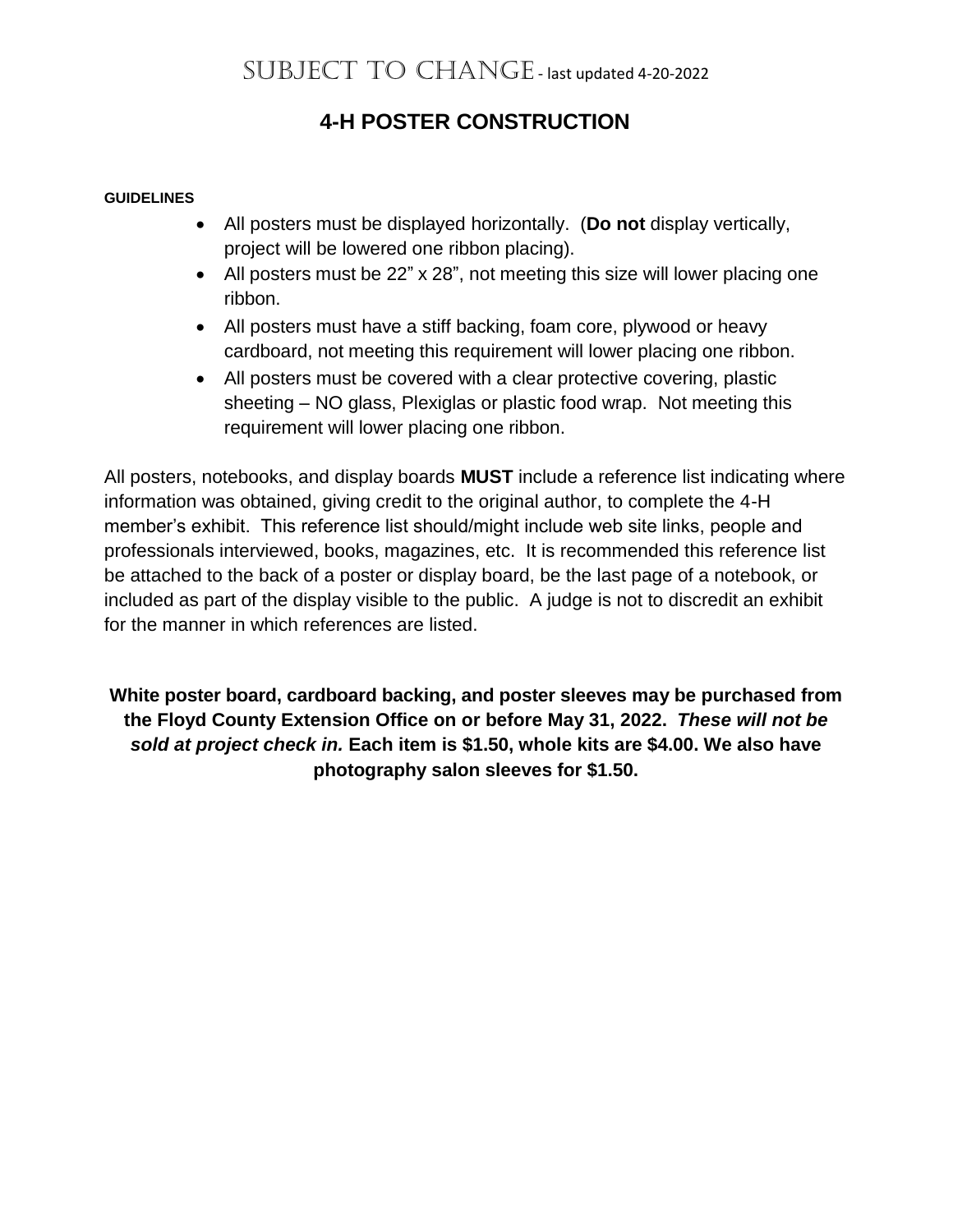### **POSTER TIPS**

- 1. Poster Board any color is acceptable; however, fluorescent is not suggested.
	- Experiment with color. Example: use earthy colors (light brown, natural, greens, rust) for wildlife or photography.
- 2. Mounting Adhesives The best is rubber cement. It leaves no marks and won't wrinkle the paper. Excess can easily be rubbed off after cement dries. Do not put plastic covering over poster where rubber cement has been used until completely dry. The fumes will bubble the plastic, ruining it. Rubber cement may discolor photos if it is not Acid Free, be sure to check label. Double stick tape is best for leaves and is quick. White glue should be used only in cases where wrinkling or damage will not occur.
- 3. Colored Pencils The best are soft leaded easy to color and blend easily (can be purchased at art stores). Strokes will not show if handled properly. Hard leaded pencils are less expensive but are more difficult to use
- 5. Plastic Tape Not necessary but makes attaching poster board to stiff backing easy. Available in many colors (cloth or plastic) and available at discount stores. When using wider tape, approximately 1  $\frac{1}{2}$  wide, it can be applied so that the extra wraps around creating a border for the poster.
- 6. Lettering Purchased lettering may be used as well as stencils, self-adhesive letters or press type, computer generated, or hand lettered are all acceptable forms of titling and labeling posters. Be sure whatever form is chosen that the letters are applied straight, neatly and are easy to read. Your title should catch people's attention. Think creatively and as if you are marketing your idea. What would you stop to look at? What do you want to know?
- 7. Labels:
	- Information labels –cardstock works exceptionally well. It is attractive and sturdy for gluing without bubbles or crinkles. Typed is best for easy reading and looks neater.
	- Check manual for size, some projects are specific.
	- Check project guidelines and project manuals for information that needs to be included.
	- Pre-printed exhibit labels (name, project, grade, & club) will be given to exhibitors at project check-in. These should be affixed in lower right hand corner of poster board.

Most important - be creative and think about what would make a poster unique and encourage people to stop and look at it. Part of attracting people is being neat and easy to read making it fun to view.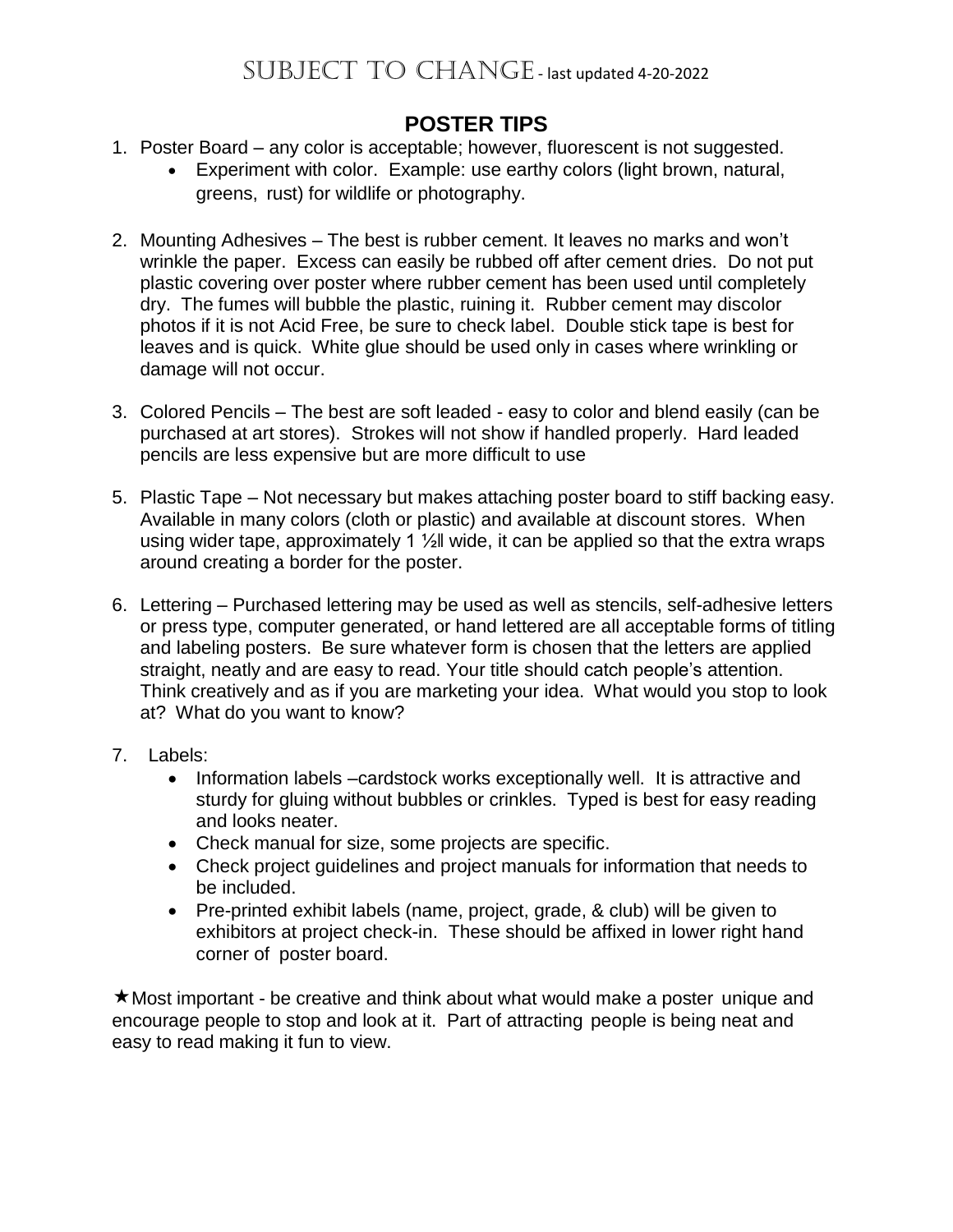**Project Manuals** are found online or at the Extension office. Call for availability. 812-948-5470. Some manuals are free downloads.

#### **Miscellaneous**

Please note that some projects do not advance to the State Fair and are County Fair projects only. State Fair and County Fair projects are indicated on the project page. Many projects have been combined into Basic Crafts categories.

For 4-H Newlin Hall projects to be eligible, they must have been completed after the close of the previous fair and not previously exhibited at the Floyd County Fair or any other 4- H Fair.

#### **Several project guidelines have been changed or revised. Check the guidelines on the Purdue Extension website (listed on front page) carefully. Call the Extension Office or your leader for further assistance.**

If a 4-H member chooses to exhibit in a lower grade level than their current grade level, the judge will grade the project by its own merits and the highest ribbon placement can only be a blue ribbon. A 4-H member may exhibit in a higher level, but may not return to a lower level. Special situations will be addressed and adjusted by the Youth Educator following the individual needs of the member.

If you enroll in the most advanced project division - You may repeat the last division available again as long as you do not enter the same exhibit twice. Enter a different exhibit each year. Enrollment is limited to 3 years in one level unless special needs pertain to repeated levels.

#### **IN THE EVENT GUIDELINES ARE NOT IN THIS HANDBOOK, THE STATE FAIR HANDBOOK/WEBSITE RULES AND GUIDELINES WILL BE FOLLOWED. IF NO GUIDELINES EXIST, THE 4-H CORPORATION BOARD AND THE 4-H YOUTH EXTENSION EDUCATOR WILL MAKE THE FINAL DECISION.**

#### **National Center for Home Food Preservation:** <https://nchfp.uga.edu/>

**For Food Competitions:** Fillings, frostings, glazes, and meringues are not permitted to contain cream cheese, sour cream, heavy cream, or whipped cream if they are not fully cooked/baked. These items are allowed as ingredients in food products IF the final product is cooked/baked. Additionally, raw milk, raw milk products or uncooked eggs/egg whites are not permitted. Eggs/egg whites that have been cooked to 160o F (i.e. pasteurized or included as part of a batter and baked) are acceptable. No home canned fruits, vegetables, or meats are permitted as ingredients in food products. Fresh-cut, uncooked, fruits and/or vegetables are not permitted to be used in food products or used as garnishes for the product. Foods should be transported to the competition in a way that minimizes contamination and maintains the quality of the food (i.e. foods that are judged as frozen should remain frozen at all times). Recipes must be provided that identifies all ingredients that were used in each part of the product. Any ingredient that could be a potential allergen must be clearly identified. Each food product must be labeled with the following information: • Name • Address • Contact information (phone and/or email address) • Date the food product was made Contestants should carefully wash their hands and make sure that their hands do not have any open cuts before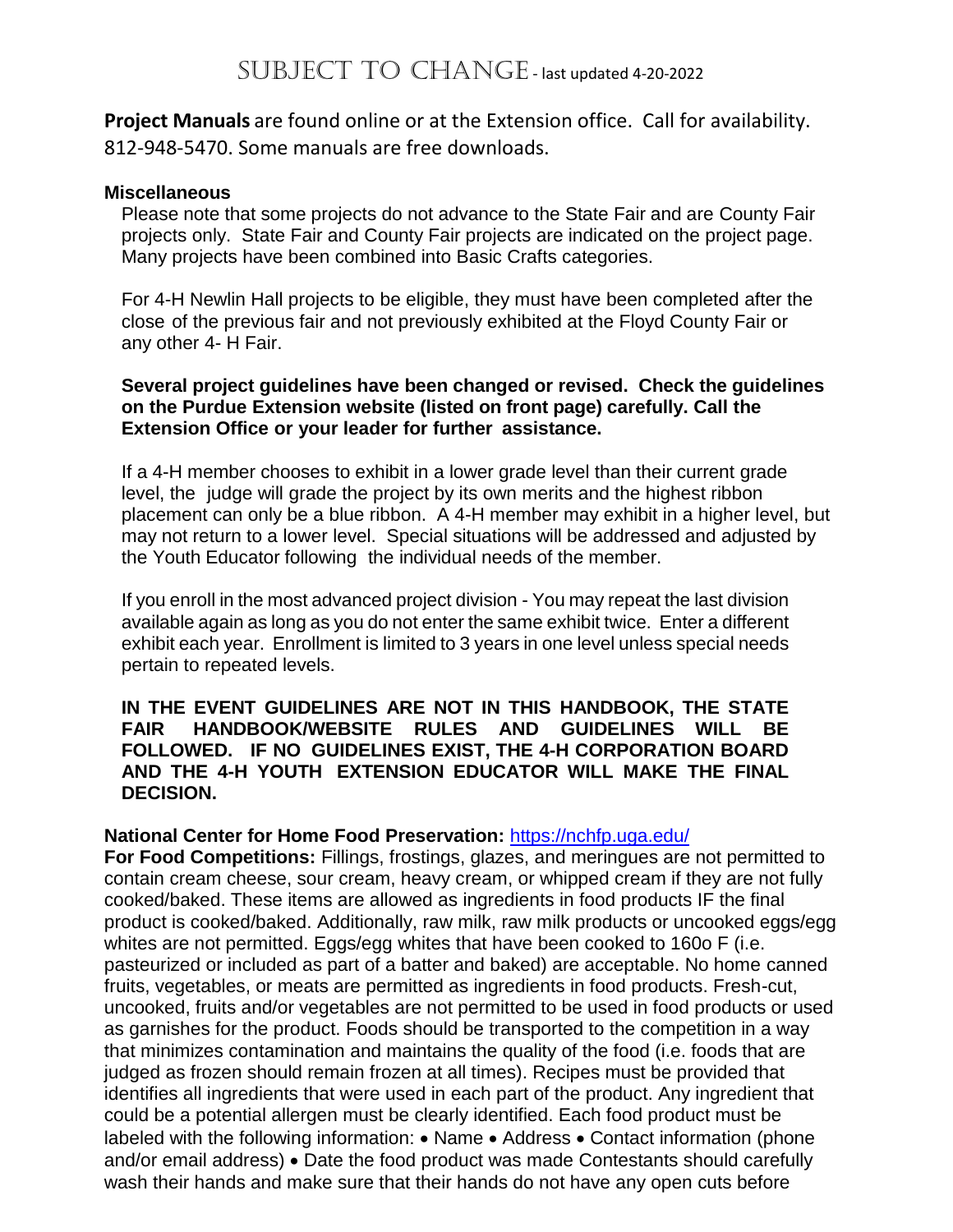preparing foods. If cuts are present, the wound should be bandaged and a single use food service glove worn on the hand during all stages of food production. Contestants should not be preparing food exhibits for competition within 48 hours of recovering from any illness. People experiencing symptoms of vomiting, diarrhea, fever, and/or jaundice should not be allowed to prepare food. Judges and individuals who will consume products from county and/or state competitions should be informed that they are at risk for foodborne illness since the established policy cannot guarantee that an entry has been properly prepared or handled before, during or following the competition. The food products for competitions are home produced and processed and the production area is not inspected by the Indiana State Department of Health. Tasting of a food product is solely at the discretion of the judge and consumers. Judges are NOT to taste any home preserved foods such as low-acid or acidified foods like green beans, tomatoes or tomato products, jams/jellies/fruit preserves or fermented products produced in the home.

Purdue Extension Food Safety Policy: October 2020

Tasting is not part of judging criteria of Food projects.

#### **Electric Kits**

4-H'ers may purchase prepackaged kits directly from EE in a Box or call the Extension office to see if they have any available. EE in a Box order form is located on the  $4-H$ [Electric](https://extension.purdue.edu/4-H/projects/4-h-project-electric.html) web page under "Other".

Youth may exhibit a product of their choice demonstrating appropriate skills and are not confined to exhibiting a specific item. Activity sheets are posted on the 4-H [Electric](https://extension.purdue.edu/4-H/projects/4-h-project-electric.html) page youth can complete in order to develop skills. Each activity includes a supply list. Supplies can be purchased by an individual, or a business.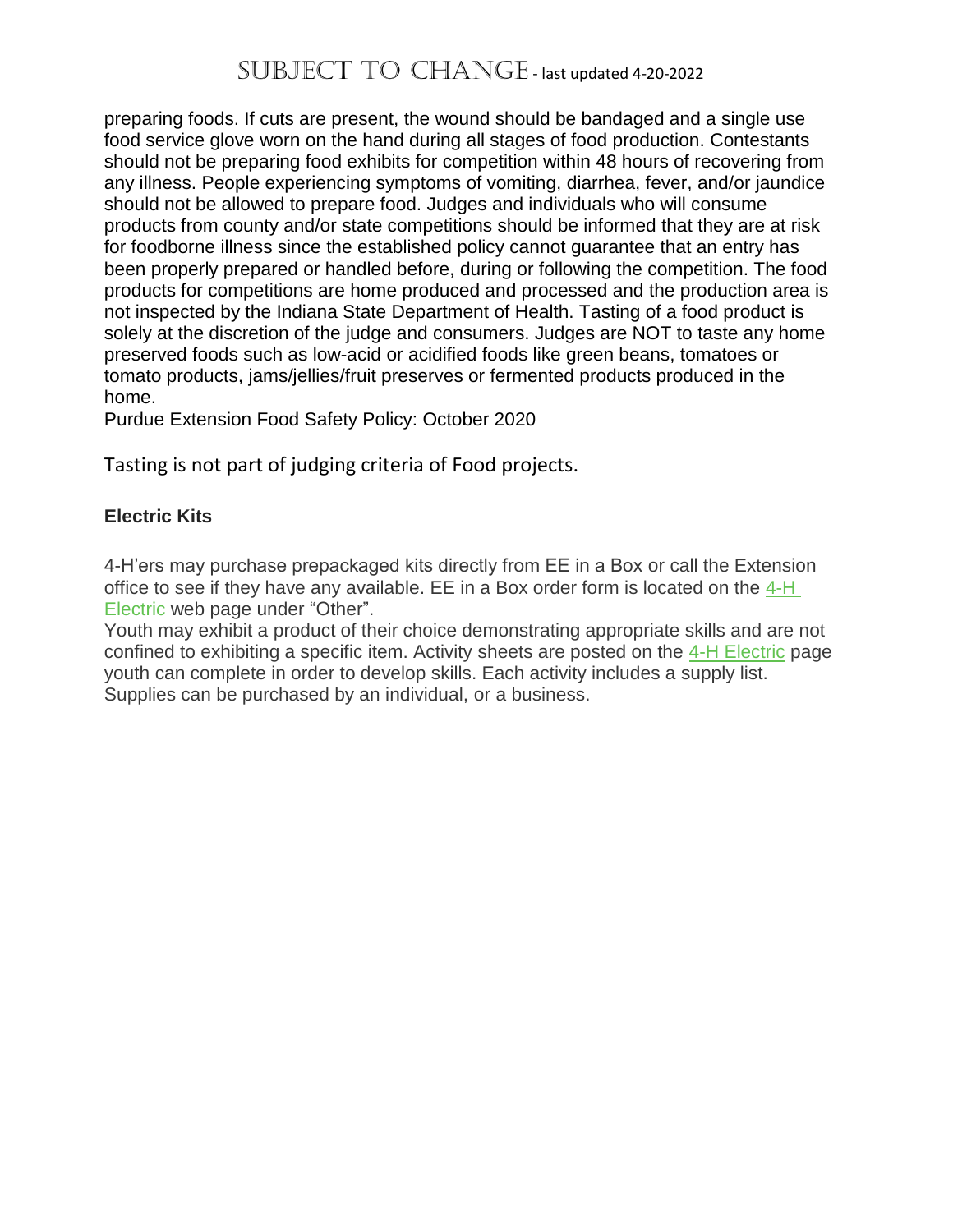# SUBJECT TO CHANGE - last updated 4-20-2022 **Grievance/Appeal Guidelines for County 4-H Program Issues: (Activities, Programs, Projects)**

The grievance procedures outlined in this document are utilized as part of an internal process of the Indiana 4-H Youth Development program for use when grievances of 4-H members, their parents/guardians, or 4-H volunteers cannot be resolved via reasonable conversation. This policy affords the opportunity in those unique situations to allow voice or opinion to be heard when there is a dispute regarding 4-H participation, activities or programs. This is not a mechanism for complaints against individual 4-H members (or their families), 4-H volunteers, judging officials for competitive events, or Purdue Extension staff. All resulting decisions will be made in accordance with the Indiana 4-H Program's stated mission to be an inclusive organization designed to encourage and maximize youth participation. The rights of the individual filing the grievance are limited to those provided by Indiana 4-H Program policy.

Purdue University, as the Land Grant University in Indiana, is charged (by the United States Department of Agriculture) with implementing the 4-H Program in communities across the State of Indiana. Purdue Extension Educators in each Indiana County represent the university in local communities and have the responsibility of assuring all 4-H volunteers meet basic university criteria as they serve as representatives of the university. Purdue Extension Educators additionally provide oversight to 4-H volunteers including the assurance that Indiana 4-H Policies and Procedures are appropriately implemented in 4-H Program delivery.

Individual county 4-H policies and procedures should be created and reviewed to assure they do not contradict established statewide 4-H policies and procedures. If a contradiction is discovered during the grievance process, Indiana 4-H Program policy shall be followed in determining the grievance outcome.

- 1. Grievances are made by completing the Indiana 4-H Grievance/Appeal form with the burden of proof being the responsibility of the individual filing the grievance. The completed grievance/appeal form and supporting documentation shall be presented to the president of the 4-H policy-making body (e.g., 4-H Council) or the Purdue Extension Educator who works with the 4-H Program. (NOTE: concerns regarding staff or volunteers are not issues for which a grievance may be filed. 4-H volunteers are assigned by the 4-H Extension Educator. Concerns regarding 4-H volunteers or other individuals should be addressed directly with the Purdue 4-H Extension Educator.)
- 2. Grievances pertaining to 4-H activities, programs or projects shall be filed within 14 days of an incident or occurrence. Grievances pertaining to county fair related issues are often time-sensitive and must be filed within 24 hours of the incident.
- 3. The grievance process occurs in the county where the issue or concern arises and offers three opportunities for a concern to be heard and reviewed.
	- A. The grievance is initially heard by an unbiased, representative grievance sub-committee. It is the Purdue Extension Educator assigned to 4-H Programming who shall annually work with the chair of the county 4-H Council to determine this committee's membership to include the following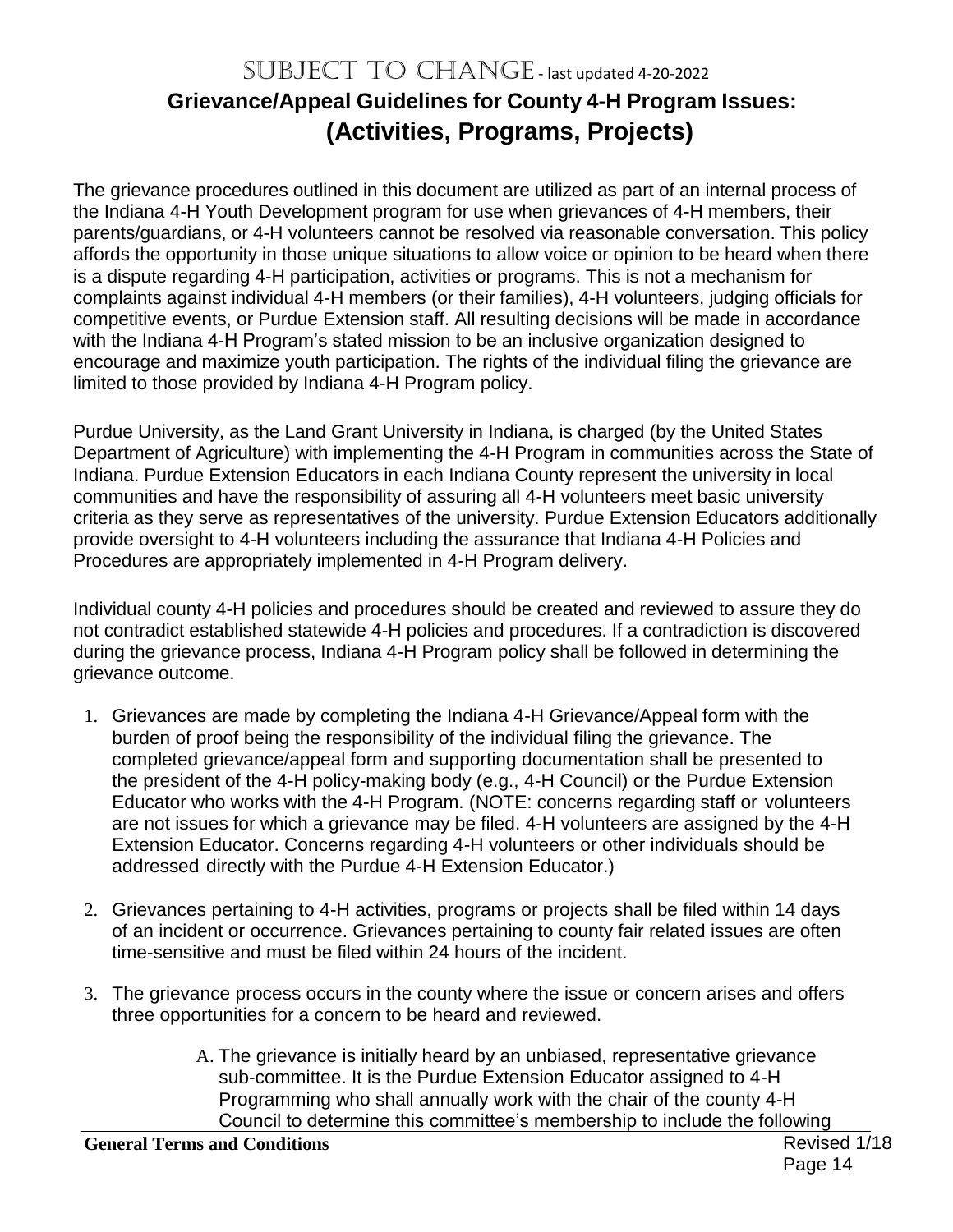individuals: one representative of the 4-H Council; two 4-H volunteers serving as a 4-H club organizational leader; one member of the County Extension Board; and one 4-H volunteer knowledgeable in the subject matter (project) of concern (this individual will vary dependent on issue raised with the grievance). The Purdue Extension Educator assigned to 4-H shall convene the group.

- B. The person filing the grievance may appeal the decision of the grievance sub-committee to the 4-H policy-making body, which will then review the facts in evidence and render a decision.
- C. The person filing a grievance may appeal a decision of the 4-H policy-making body to the County Extension Board. The Extension Board will review the facts in evidence and render a decision. This is the **final level** in the appeal process.
- \*\*While there is no doubt some overlap in who serves on these committees, the intent of a three level process is to assure different individuals have the opportunity to hear and act on the grievance. ALL individuals involved at any level of the grievance procedure are reminded of the importance of keeping discussions regarding grievances confidential.
- To maintain the confidentiality of the parties involved, the grievance hearings at each level will be closed to the public. Only the individuals who have filed the grievance, the members of the grievance committee, and the Purdue Extension Educators will be present during each level of the grievance process, \*\*\*The grievance process is internal to the Indiana 4-H Youth Development Program and meetings of the grievance committees are not subject to Indiana's Open Door Policy.
- The Purdue Extension Educator assigned to work with the 4-H Program has the obligation to inform all parties that there is a grievance procedure if there are disagreements with policies.
- The practice of charging fees from those filing grievances shall be eliminated and all counties will utilize the Indiana 4-H Grievance/Appeal Form as part of the grievance process.

#### **WARNING: You must read and initial this section before proceeding to complete this document.**

- 1. I understand and agree that filing a grievance that alleges
	- A. facts that are not true, or
	- B. facts that I know are not true, or
	- C. facts I should know are not true:

will be considered a violation of the 4-H behavioral expectations.

- 2. I understand and agree that all statements made herein by me are subject to the pains and penalties of perjury and I hereby affirm that my statements herein are true.
- 3. I understand that perjury is a crime in Indiana.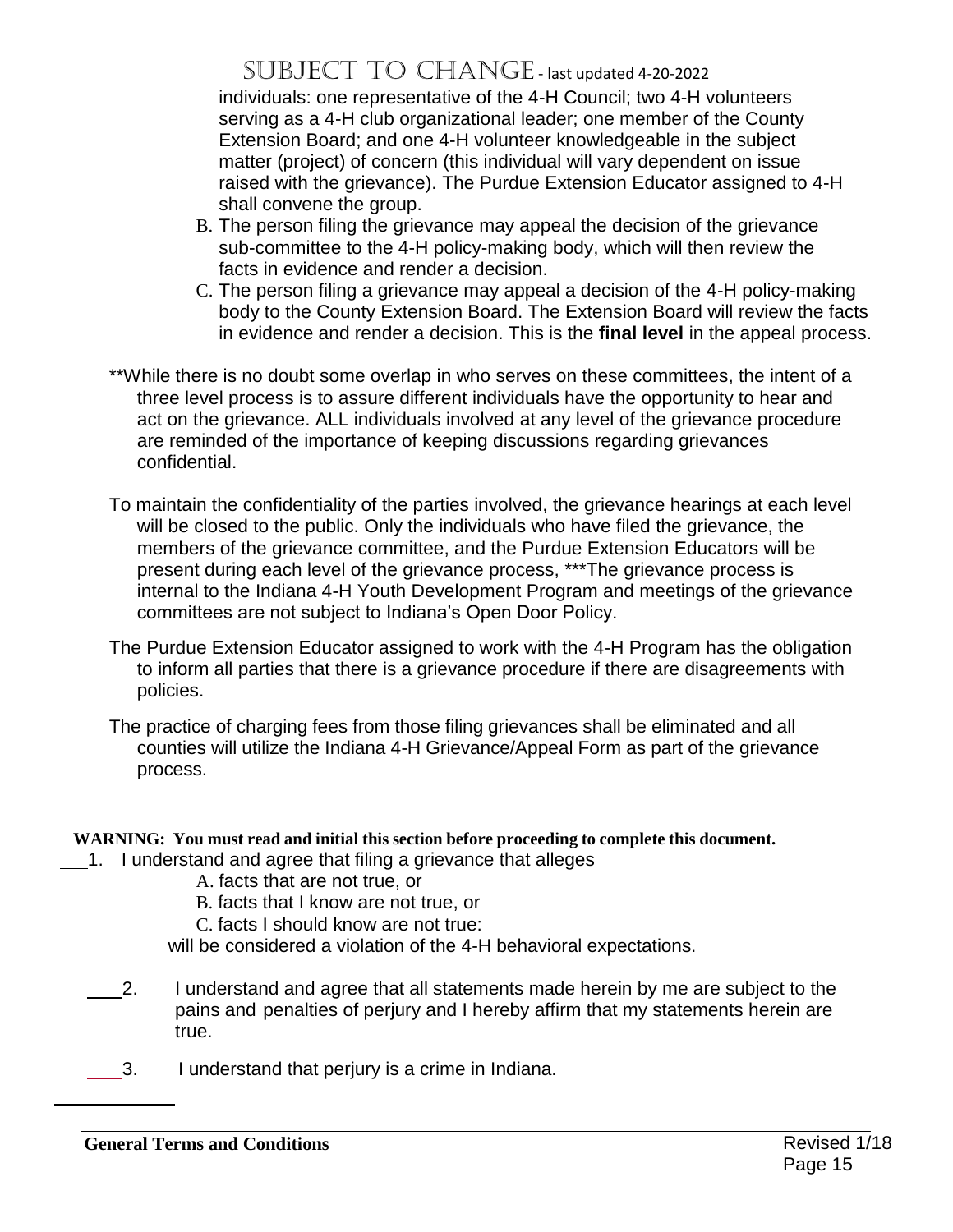I, the undersigned, allege that the following term(s) and condition(s) have been violated:

#### The facts which support this allegation are set out as follows: (If needed, additional sheets may be attached.)

I swear or affirm under the penalties of perjury  $(1)$  (2) that I have read, understand, and accept the above statements to be true, accurate, and complete.

|                                                                                            |                                                                                                                                                                                                                                                                                                                       | Date: Time submitted: _________ |
|--------------------------------------------------------------------------------------------|-----------------------------------------------------------------------------------------------------------------------------------------------------------------------------------------------------------------------------------------------------------------------------------------------------------------------|---------------------------------|
|                                                                                            | Print your name: Department of the contract of the contract of the contract of the contract of the contract of the contract of the contract of the contract of the contract of the contract of the contract of the contract of                                                                                        |                                 |
|                                                                                            | Address: <u>Address:</u> Address: <b>Address:</b> Address: <b>Address:</b> Address: <b>Address:</b> Address: <b>Address:</b> Address: <b>Address:</b> Address: <b>Address:</b> Address: <b>Address:</b> Address: <b>Address:</b> Address: <b>Address: Address: Address: Addre</b>                                     |                                 |
|                                                                                            | Phone: $\frac{1}{2}$ $\frac{1}{2}$ $\frac{1}{2}$ $\frac{1}{2}$ $\frac{1}{2}$ $\frac{1}{2}$ $\frac{1}{2}$ $\frac{1}{2}$ $\frac{1}{2}$ $\frac{1}{2}$ $\frac{1}{2}$ $\frac{1}{2}$ $\frac{1}{2}$ $\frac{1}{2}$ $\frac{1}{2}$ $\frac{1}{2}$ $\frac{1}{2}$ $\frac{1}{2}$ $\frac{1}{2}$ $\frac{1}{2}$ $\frac{1}{2}$ $\frac{$ |                                 |
| (3)<br>Oath                                                                                |                                                                                                                                                                                                                                                                                                                       |                                 |
| Before me, <u>the annual and A</u> Notary Public in and for <b>Example 2</b> County, State |                                                                                                                                                                                                                                                                                                                       |                                 |
|                                                                                            | upon his/her oath, says that the facts alleged in the foregoing instrument are true.                                                                                                                                                                                                                                  |                                 |
| (signed) My commission expires:                                                            |                                                                                                                                                                                                                                                                                                                       |                                 |
| (SEAL)                                                                                     |                                                                                                                                                                                                                                                                                                                       |                                 |

1. Perjury –making a false, material statement under oath or affirmation, knowing the statement to be false or not believing it to be true. In Indiana, a person who commits perjury commits a Level 6 felony, which may be punishable by imprisonment, fine, or restitution (Indiana Code 35-44.1-2-1 and 35-50-2-1) 2. Prosecution for violations of Indiana law will be referred to the proper authorities.

3. Oath – An affirmation of truth of a statement before an authorized person.

4. Felony – A crime of graver or more serious nature than those designated as misdemeanors.

**4-H Youth Development Liability** -Please understand that participating in 4-H activities can involve certain risks to your child. Those risks may include injury or harm, including, but not limited to, bodily injury, disability, exposure to COVID-19 and other viruses and or illnesses, and death. During virtual 4-H activities, understand that program staff are not providing supervision for your child during the online program, and the Released Parties do not have control over the information available through the internet or other electronic data sources beyond that which is a part of the 4-H activity. On behalf of your child, fully assume the inherent risks associated with your child participating in 4-H activities and assert that your child has chosen to participate in this program with your express approval. You hereby release and discharge Purdue University, The Trustees of Purdue University, the Floyd County Commissioners, the Floyd County Cooperative Extension Service, and each of their trustees, officers, appointees, agents, employees, and volunteers ("Released Parties") from all claims which your child or you might have for any injury or harm to your child, arising out of your child's participation in any activity related to the 4-H program, even if such injury or harm is caused by the negligence or fault of any of the Released Parties. You do not, however, release these individuals and entities from liability for intentional, willful or wanton acts and this release shall not

**General Terms and Conditions** Revised 1/18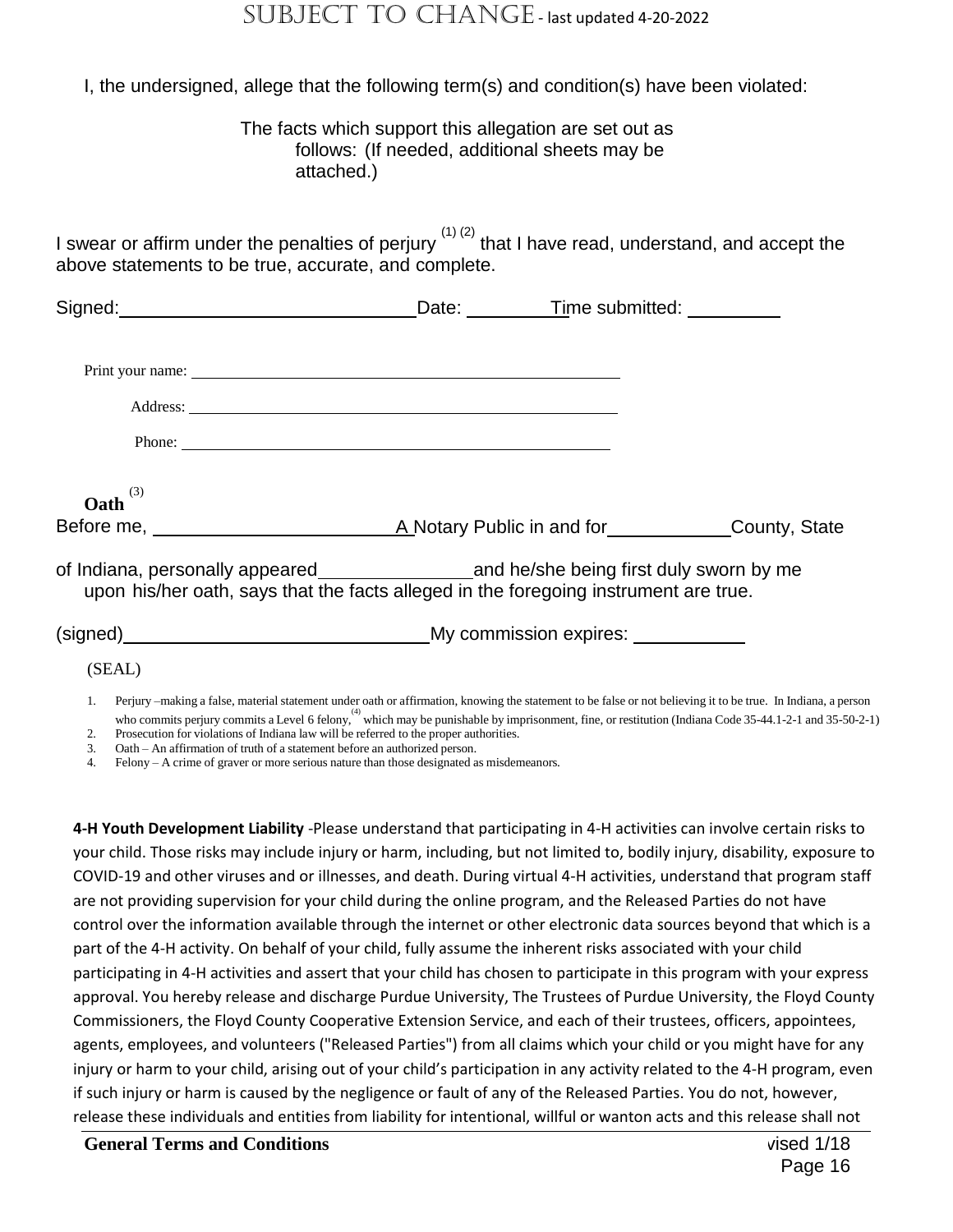be construed to include such acts.

# **Floyd County 4-H Livestock Rules and Regulations**

Any discussions and/or concerns of 4-H Livestock Rules and/or Regulations and their interpretation, or the granting of exceptions, must be brought to the Livestock Committee in written form and signed by the person requesting consideration of the request.

**To be eligible to show at the Floyd County 4-H Fair, all Livestock Members must enroll animal online using v2.4honline.com for each species being shown and must include all animals being brought to the Fairgrounds. This online enrollment must be completed by 11:59 pm on May 15.** *Instructions and other important livestock information are found<https://extension.purdue.edu/4-H/> by clicking on the Animal ID Information tab.*

**Beef and Dairy Beef Market Steers** to be identified in v2.4honline by May 15.

**Rabbits and Poultry** enrollment is done online by **May 15**.

Please read **BOAH** requirements for tagging of goats and sheep. Rules for identifying each species can be found at www.extension.purdue.edu/floyd. All animals brought to the Fair must be properly identified. Questions regarding tagging should be directed to the specie superintendents.

#### **YQCA Certification**

Any members showing animals (excluding Horse, Pony and Llama/Alpaca) must complete the YQCA (Youth Quality Care of Animals) course and test to be able to show during the Floyd County Fair. Courses can be completed online at [https://yqcaprogram.org/.](https://yqcaprogram.org/) Cost is \$12 online or in person for \$3. For more information on this process, please contact your specie superintendent or Extension Educator.

All animals brought to the Fair must be checked by a Livestock Superintendent **before** they are unloaded. Livestock that originated from out-of-state MUST have health certificate with the animal at time of checkin. Livestock pens will be assigned by superintendent.

#### **Livestock Pen Tags**

All Livestock Pens must have a Livestock Member Tag above each pen. These are full sheet, cardstock signs, that identify the 4-H'er exhibiting the animal(s). They will be available from the Livestock Superintendents at check-in.

### **4-H Fair Rules and Regulations**

- 1. No smoking of any kind in the barns.
- 2. No alcoholic beverages permitted on the 4-H Fairgrounds.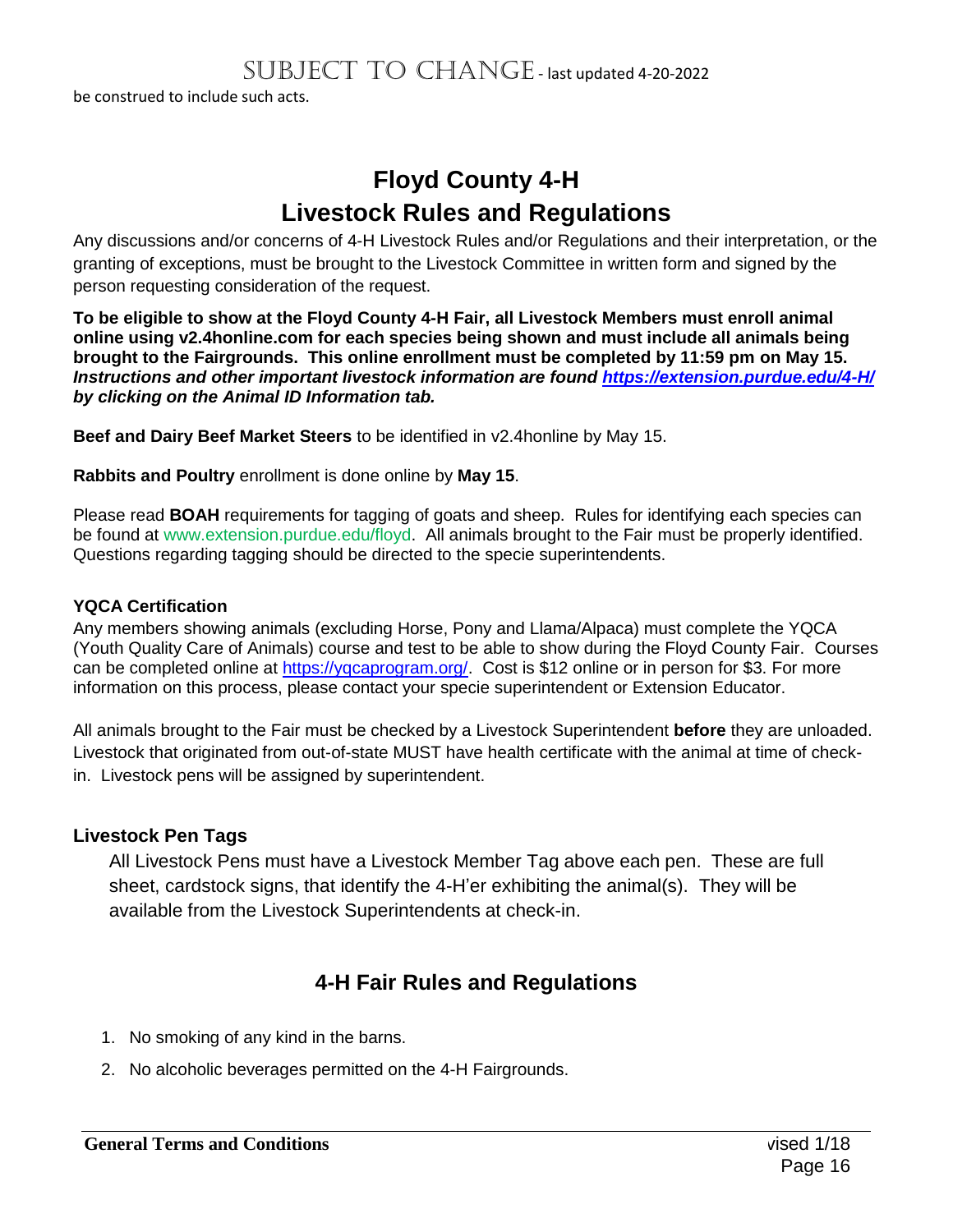- 3. If bedding is available, Floyd County Livestock Committee will provide the bedding for stalls. In the event that bedding is not provided, livestock exhibitors will provide bedding for their animals. Exhibitors are responsible for keeping their stall/pen area and aisles clean.
- 4. All animal stalls must be cleaned before animals leave the Fairgrounds.
- 5. No animals forward of cattle barn (between cattle barn or grass show ring, and front entrance).
- 6. No leaving Fairgrounds with animals during the Fair. Animals needing to be removed from the grounds prior to release time due to illness must be approved by Livestock Committee. All animals are expected to vacate the premises Sunday, June 12 by 10 AM.
- 7. All personal property must be kept neat and locked up. Floyd County 4-H and Fairgrounds are not responsible for lost or stolen items.
- 8. Barns and stalls must be clean and neat by 9:00 a.m. and kept clean all day. Superintendents will be making rounds in the barns to assure 4-H members are completing this task.
- 9. Don't forget to feed and water animals on a regular schedule.
- 10. No dogs allowed on Fairgrounds unless they are in a 4-H Dog Show or service animals.
- 11. All 4-H members and parents or guardians must abide by all rules or they will be asked to leave with their livestock. NO QUESTIONS ASKED.
- 12. No vehicles parked around the barns after 4:00 pm during the Fair. Vehicles should be moved to the designated parking area before 4:00 pm.
- 13. Only Verified 4-H Volunteers will be allowed at the poultry and rabbit tables and in show arenas during 4-H shows. Contact the Purdue Extension Floyd County Office at (812) 948-5470 to become a screened 4-H Volunteer.
- 14. The 4-H animal exhibitor may receive clipping and grooming assistance only from their **immediate family** which is defined as father, mother, stepfather, stepmother, legal guardian, brother, sister, stepbrother, stepsister, grandfather, step-grandfather, grandmother, step-grandmother, aunt, uncle, first cousins or from another Floyd County 4-H exhibitor. Floyd County 4-H Animal Superintendents may assist an exhibitor. Guardianships granted on a temporary basis for the purpose of circumventing these terms and conditions will not be recognized as family. **A 4-H animal exhibit may not be maintained at a professional fitter's facility. Violator's animal(s) will be disqualified from respective specie show and not allowed the privilege of participating in the 4-H Livestock Auction.**
- 15. Animals cannot be tied to any of the 4-H Fairgrounds' fences or fence posts.
- 16. Shoes MUST be worn at all times while on property. If you are working with animals, close toe shoes are required. Due to safety issues any individuals not wearing appropriate footwear will be asked to leave if they cannot comply.
- 17. Only New Zealand and California meat rabbits can be shown. (3 per pen)
- 18. No Billy Goats.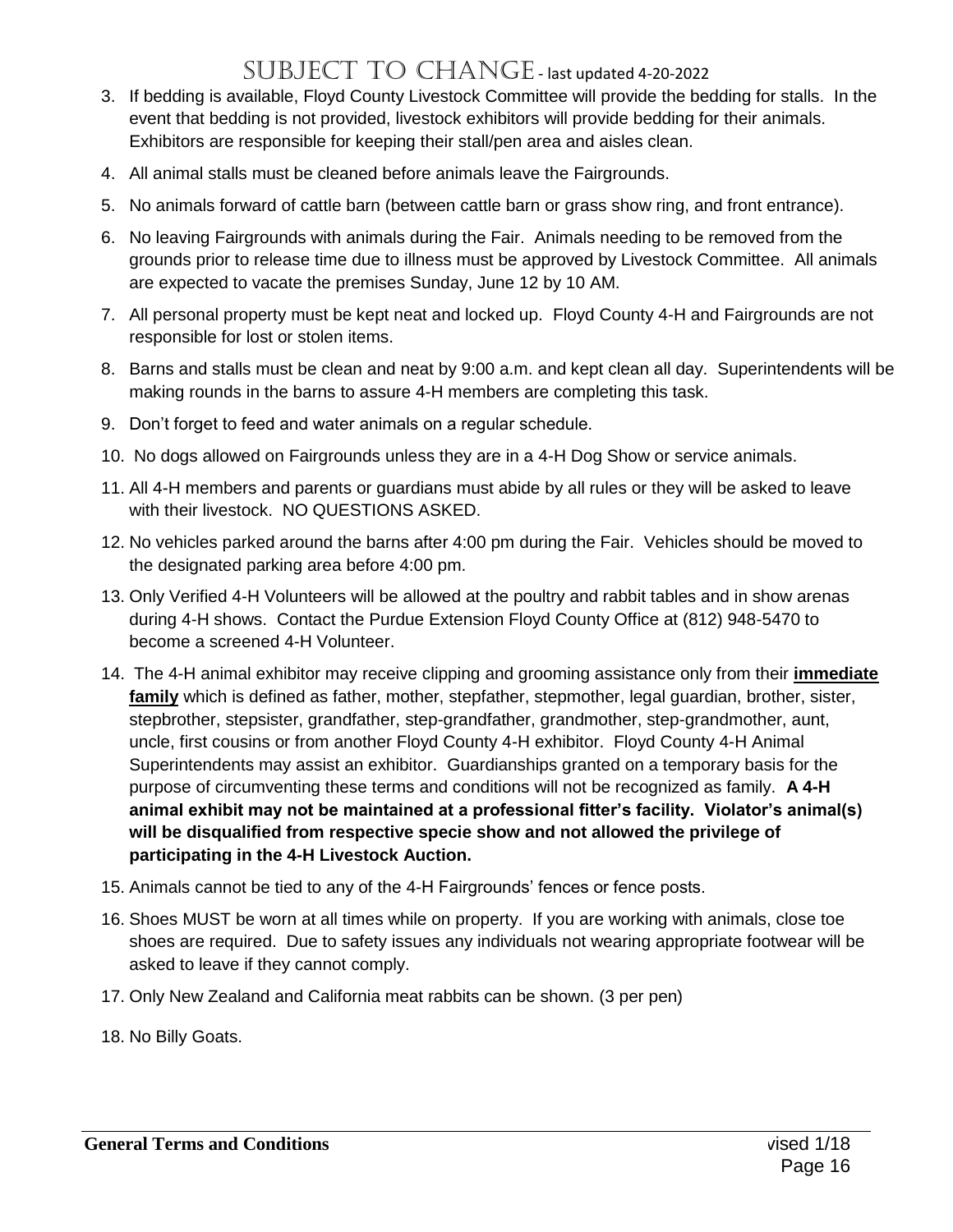### **Overnight Stays**

- 1. A parent or legal guardian must accompany members staying overnight. Aunts/Uncles do not qualify. There will be no liability coverage provided to 4-H leaders and staff during overnight stays at fairs unless the 4-H Youth participant(s) are accompanied by his/her parent or legal guardian at all times.
- 2. The time normally associated with overnight is that time when the fair shuts down for the evening or by midnight and until early morning feeding of animals (early morning is normally construed as morning light in our summer season).
- 3. Adults/parents officially assigned to watch 4-H projects overnight at county/state fairs are still covered by Purdue University liability insurance. However, this is not to be confused with the aforementioned policy regarding 4-H youth.
- 4. 4-H members must be in the barn by 11:00 p.m. After lights out, no one will leave the barns without permission.
- 5. Final authority will rest with the Security Officers. Abide by the rules or 4-H members will be asked to leave with their livestock. NO QUESTIONS ASKED.

### **Livestock Auction Rules**

- 1. A 4-H member must show his/her own animal at the auction in order to sell. Exceptions must be brought to the Livestock Committee.
- 2. For a 4-H member to have the privilege of selling in the auction, they must have at least one (1) indoor project at Newlin Hall.
- 3. To sell an animal the 4-H exhibitor must have been in a Showmanship Class for that specie being sold.
- 4. The following species may be sold through the Auction: Beef, Goat (either sex), Poultry Meat Pen, Rabbit Meat Pen, Sheep, and Swine.
- 5. A 4-H member may sell three animals at the auction, limit of two per specie, and only one of which may be a market steer. A 4-H member selling a market steer may sell two animals of another species. A Rabbit Meat Pen or a Poultry Broiler Pen count as one animal.
- **6. An auction fee of \$25.00 and form must be paid for each animal placed in the auction. Make check payable to the Floyd County 4-H Corporation Board, Inc. and mail to P.O. Box 6805, New Albany, IN 47151 or dropped off at the Floyd County Extension Office. No fees or forms will be accepted after animal check in.**
- 7. After weigh-in if an animal is listed on the auction list, it must go through the auction. (with the exception of swine not meeting weight requirements.)
- 8. Species sale order will be determined by the Livestock Committee.
- 9. Drawing for auction sale order will be done at weigh-in on the evening of Livestock Check-in.
	- Weigh-in of animals for auction will be at 7:00 p.m.
	- Swine weights are recommended between 200 and 300 pounds to sell in the auction.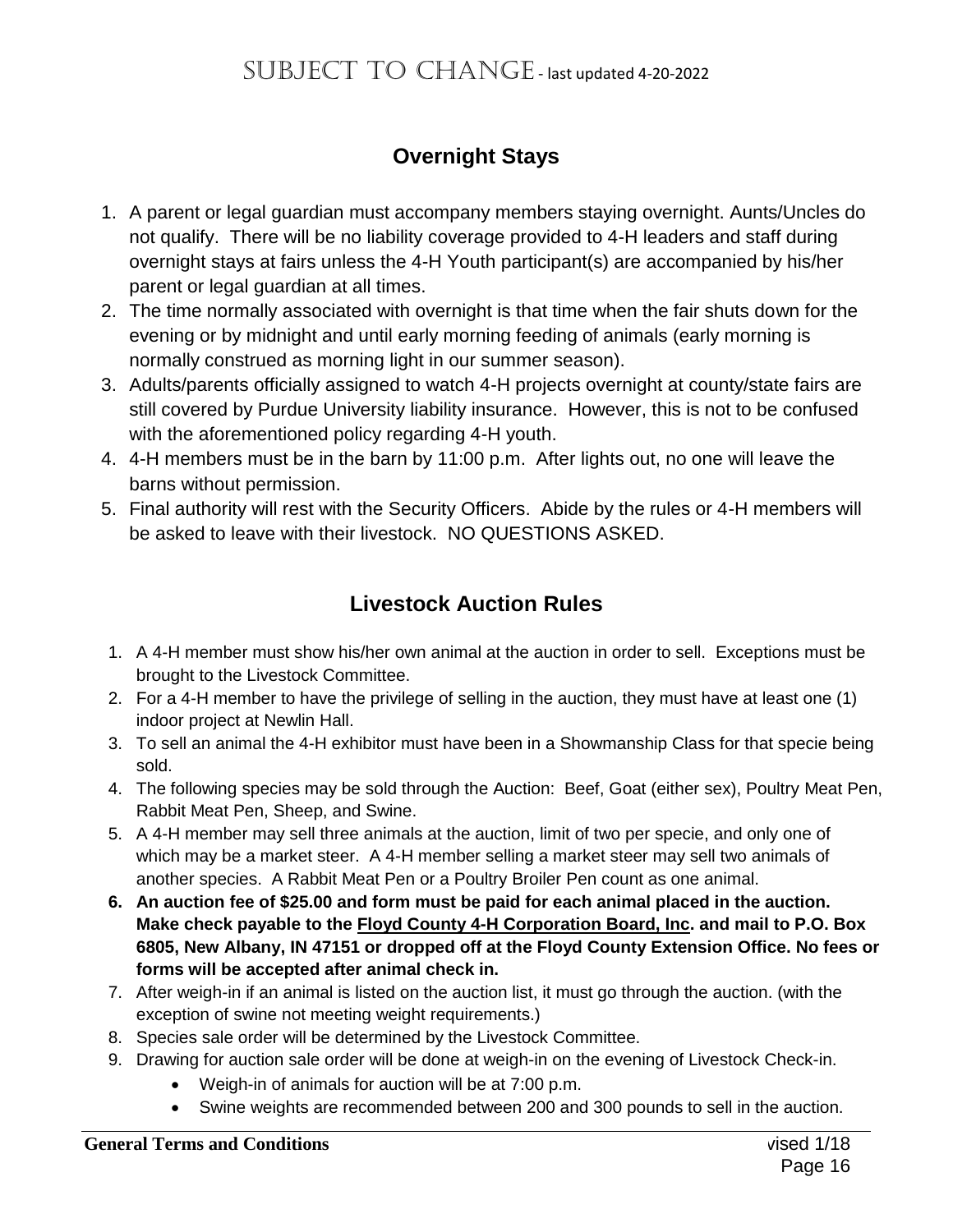- Swine weighing over 300 pounds may still sell, but their weight will be listed on the auction bill as 300 pounds.
- Grand, followed by Reserve Grand Champions will sell first in the Auction, then Division Champions sell first when their species sell, then all others sell according to the drawing for auction sale order.
- 10. 4-H members must get their seller's photo sign from check-out table and deliver to their buyer in the stands after selling their animal.
- 11. Upon sale of animal, the animal becomes the property of the buyer. HOWEVER, the 4-H member will be expected to maintain the animal and deliver animals upon buyer's request.
- 12. 4-H member may obtain their checks for sale animals once all barns, 4-H Fairgrounds, Newlin Hall, and the fairgrounds property are adequately cleaned.
- 13. Checks will be traded for a thank you note to buyers, to be mailed by 4-H Extension Educator.
- 14. *Mini 4-H members* cannot sell in the Auction, but they may show livestock.
- 15. Animals that are returned to child during the auction, that youth is responsible for the animal.
- 16. Any animal sold and returned to child during auction CANNOT be shown at State Fair.
- *17. As of 2019, Floyd County 4-H Fair Auction is premium only. The buyer may have the option of keeping the animal or returning to child. If an animal is auctioned, it is not eligible to participate in the Indiana State Fair.*

### **Llama and Alpaca 4-H Biosecurity Procedures**

### **Training & Animal Etiquette**

- o No open-toed shoes when working with the animals.
- o Please do not feed or work with someone else's animal unless you have owner's permission.
- o Make sure animal's halter fits correctly and is not restricting breathing.
- o Animals should be in good health and pass a FAMACHA and Body score test with no visible skin infections or parasites.
- o No jerking animals on lead or abusive behavior toward an animal will be allowed.
- o If proper desensitizing has not taken place during training meetings Pack and Costume class will not be allowed during any shows.
- o When grooming animal, please use only your farms belongings.
- o When working at the fairgrounds please help with clean-up of the property when training is completed.
- o Parents or Guardians are NOT allowed to assist other youth (not their own) during training or fair unless verified as a Floyd County 4-H Volunteer. Please call (812)948-5470 for registration information.

### **Fair Week Requirements**

o Species questions will be due at or before animal check in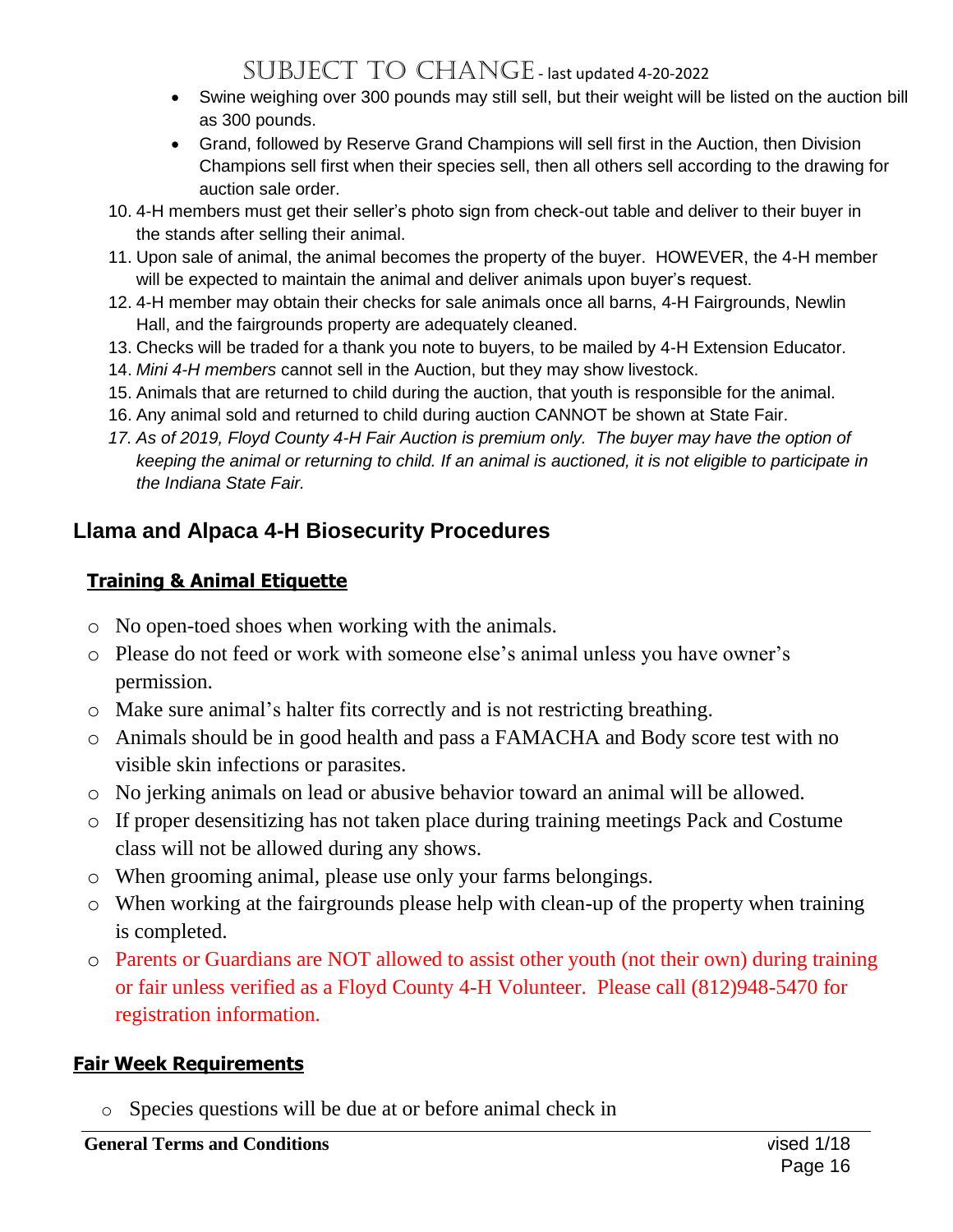- o Each Lama must pass an inspection from a vet which will be supplied by the club if available.
- o **Animals are to remain at the fair for the entirety of the event. Animals are only allowed to leave property if ill, injured or deemed necessary by animal superintendent.**
- o The vet or any livestock superintendent may ask you to quarantine/remove your animal at any time if there are any visible ailments that would put your animal or anyone else's animal at risk.
- o You are responsible for care of your animals the entire length of fair.
- o Farms will be stalled with their animals only. No sharing stalls to ensure proper biosecurity measures are followed.
- o No sharing of equipment, please label all your items.
- o Each llama should have their own tack, stall mats, water buckets and fans.
- o You will be required to fill out your stall sheet daily to ensure animals are taken care of.
- o Dress appropriately for all shows. Showmanship clothing should be business attire. No jeans. Performance shows should have attire that is appropriate for running and being active with animal.
- o Scoring will be done by 4H extension staff during show and score cards will not be given out until the following After Fair Party.

### **\*Volunteers Please Remember\***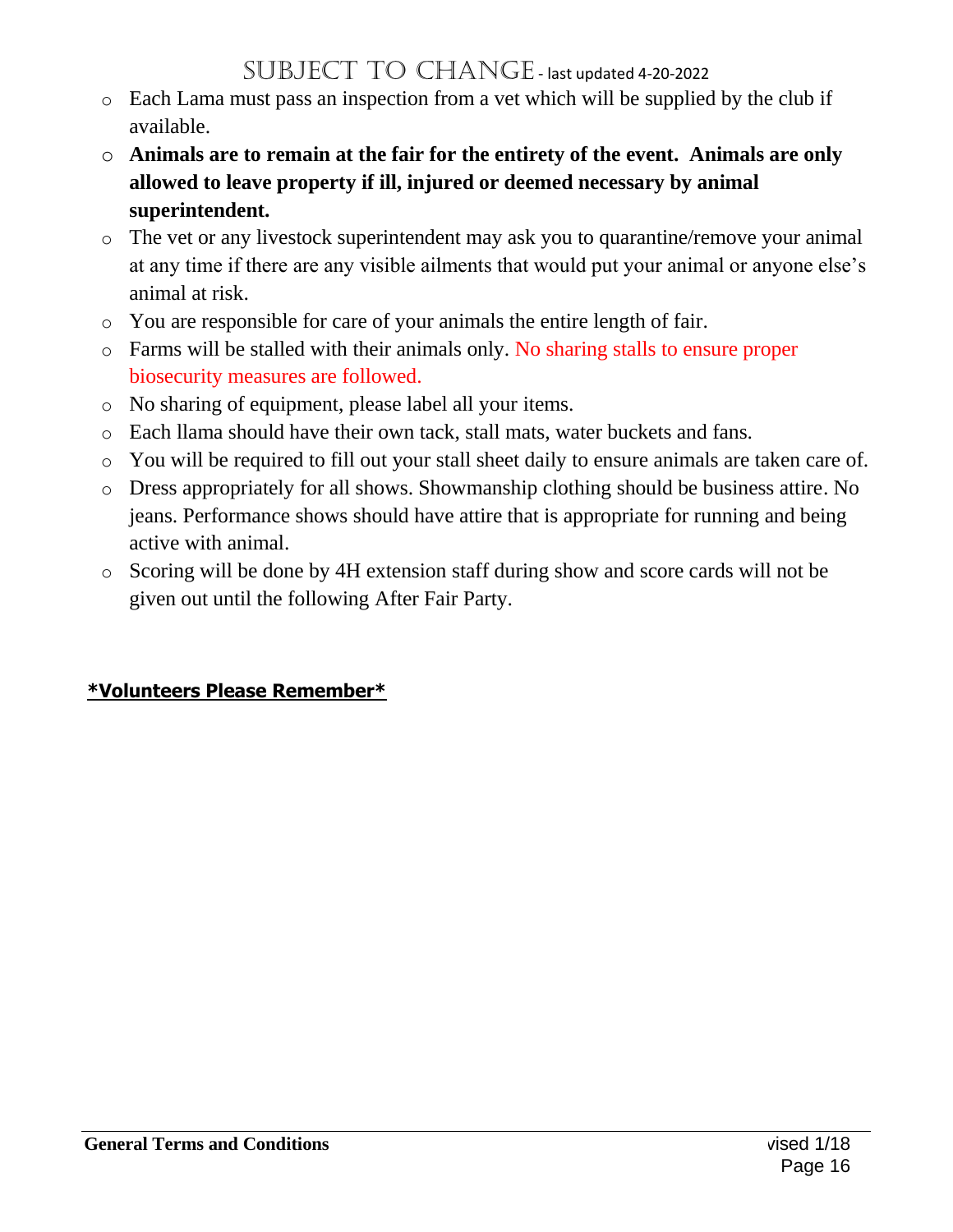# SUBJECT TO CHANGE - last updated 4-20-2022 **2022 Floyd County 4-H Fair General Rules and Policies**

### **Membership**

- 1. 4-H members should enroll in a project or division of the project for which he or she is best suited. A member always exhibits in the highest division completed.
- 2. A 4-H member living in one county may be a member in another county.
- 3. Youth may become 4-H members when they enter the third grade and continue through grade 12. They may continue membership for a maximum of ten (10) consecutive years. An individual will be considered in the grade they are classified regardless of the time of year they enroll in 4-H and will advance in grade when they enroll in school the next year.
- 4. Local clubs have their own requirements decided upon by the club members through a voting process.

### **Indoor Projects**

- 1. Floyd County 4-H exhibits All members will follow the instructions of their leaders for preparation of their projects for exhibit, transportation and release of projects. The project exhibit is prepared according to the 4-H manual and Floyd County Handbook.
- 2. Any project condoning or promoting the use of alcoholic beverages or illegal drugs will not be accepted.
- 3. Any projects submitted after check-in can only receive a green participation ribbon.
- 4. Placing in all projects will be done on the Danish system. An exhibit may receive a blue, red, or white ribbon depending upon the quality of exhibits as indicated by the judge.
- 5. Judging will be based on project guidelines, workmanship, preparation of articles for exhibit, suitability for purpose, beauty and originality of design as well as harmony of colors and materials.
- 6. No article can be shown with a FOR SALE sign.
- 7. Club Projects A Champion will be given to a group or club exhibit but the exhibit will not be considered for a Grand Champion.
- 8. **Open Judging** -Only the 4-H'er who is the exhibitor of the project will be allowed to discuss their project with the Judge.
- 9. Recommended Proper Attire for 4-H Open Judging Exhibitors: Open Judging Exhibitors are strongly urged to dress in a manner appropriated for your Open Judging Exhibit. The judge may take into consideration your attire when deciding final placings. Examples of such appropriate dress would include the following: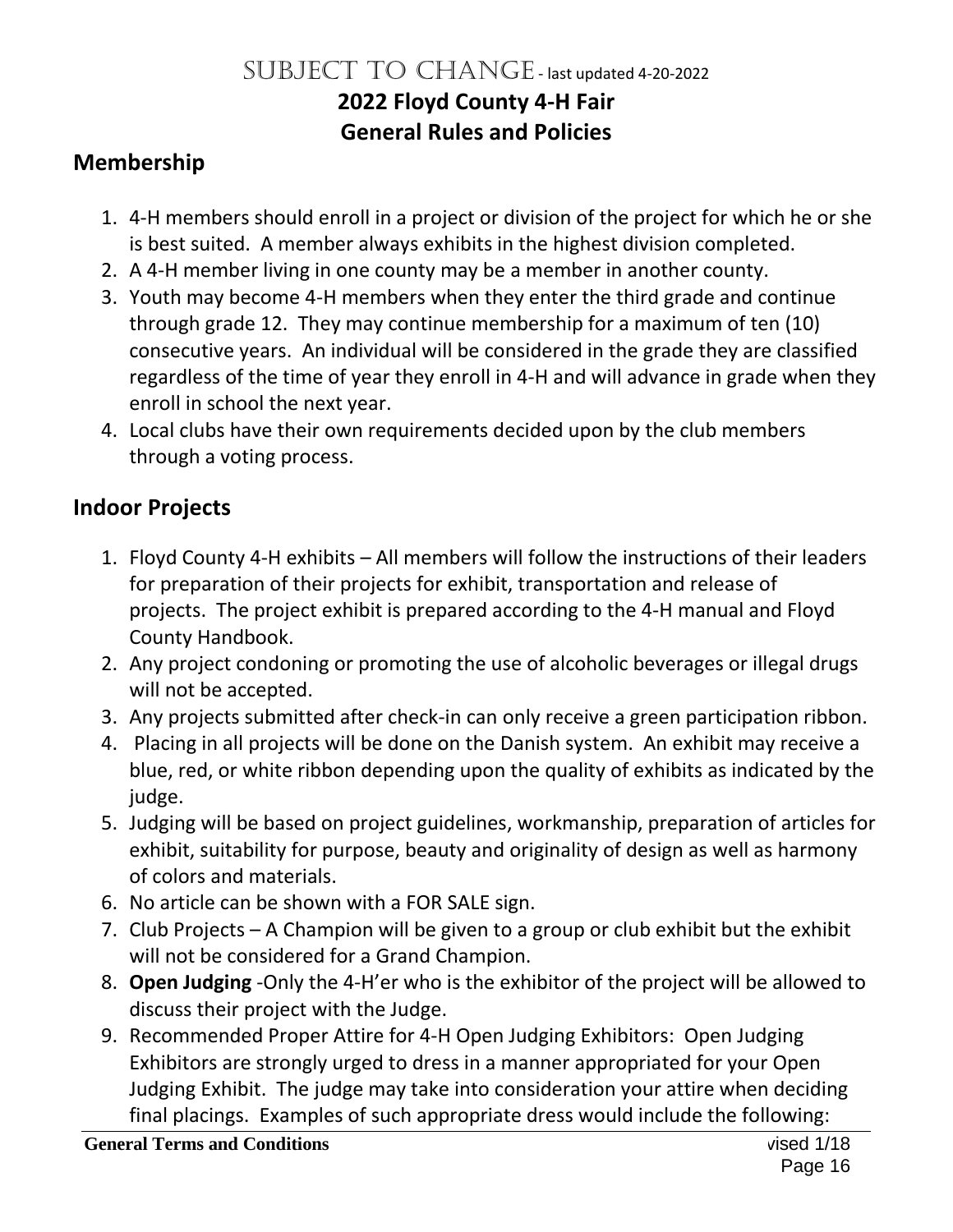Boys: Dress slacks or shorts, nice jeans, button down or collared shirt. Girls: Dress slacks or shorts, nice jeans, sundresses, skorts, skirts – all with appropriate tops. It is suggested that exhibitors NOT wear flip flops, halter tops, baggy pants, cut-offs, midriff tops, or tops with spaghetti straps.

### **Livestock**

- 10.All livestock exhibit classes will be placed first through final place, (Swine one thru ten) in addition to the Danish ribbon placing. In order for an exhibit to receive a Champion ribbon, an exhibit must be a blue ribbon exhibit and worthy of a Champion as indicated by the judge.
- 11.There must be three (3) entries in a section or class for a Champion to be selected unless the judge warrants a special Champion.
- 12.After Champion is selected, the second place exhibit in that same class automatically becomes eligible to show for Reserve; likewise a Reserve Champion to an exhibit selected for Grand Champion becomes eligible for Reserve Grand Champion.
- 13.Club Projects A Champion will be given to a group or club exhibit but the exhibit will not be considered for a Grand Champion.
- 14.ALL MEMBERS MUST ENTER AND SHOW THEIR OWN ANIMALS. Exception: If the member has more than one animal in a class. 4-H'er must get permission from Species Superintendent to have another Floyd County 4-H'er show their additional animal.
- 15.Records must be complete to be eligible for State Fair entry or to be eligible for Champion selection. Prior to judging, 4-H leaders will notify the Extension Office of incomplete records from their club and the highest ribbon received will be a red ribbon. Also, those exhibiting livestock with incomplete records in addition to the above will be ineligible to participate in the livestock auction.
- 16.All unauthorized personnel will vacate premises by midnight.
- 17.Any exhibitor using excessive abuse on his exhibit animals will be eliminated from the show. Excessive abuse shall include burning, stabbing, gouging, punching, use of electric shocker, etc., which is considered cruel and inhumane treatment of show animals.
- 18.No alterations to the buildings will be allowed without prior approval of the Corporation Board.
- 19.No pets or livestock on the 4-H Grounds unless being shown. (Excluding practice times)
- 20.No riding of bicycles, rollerblades, or skateboards on 4-H Grounds.
- 21.No alcoholic beverages allowed on 4-H Grounds.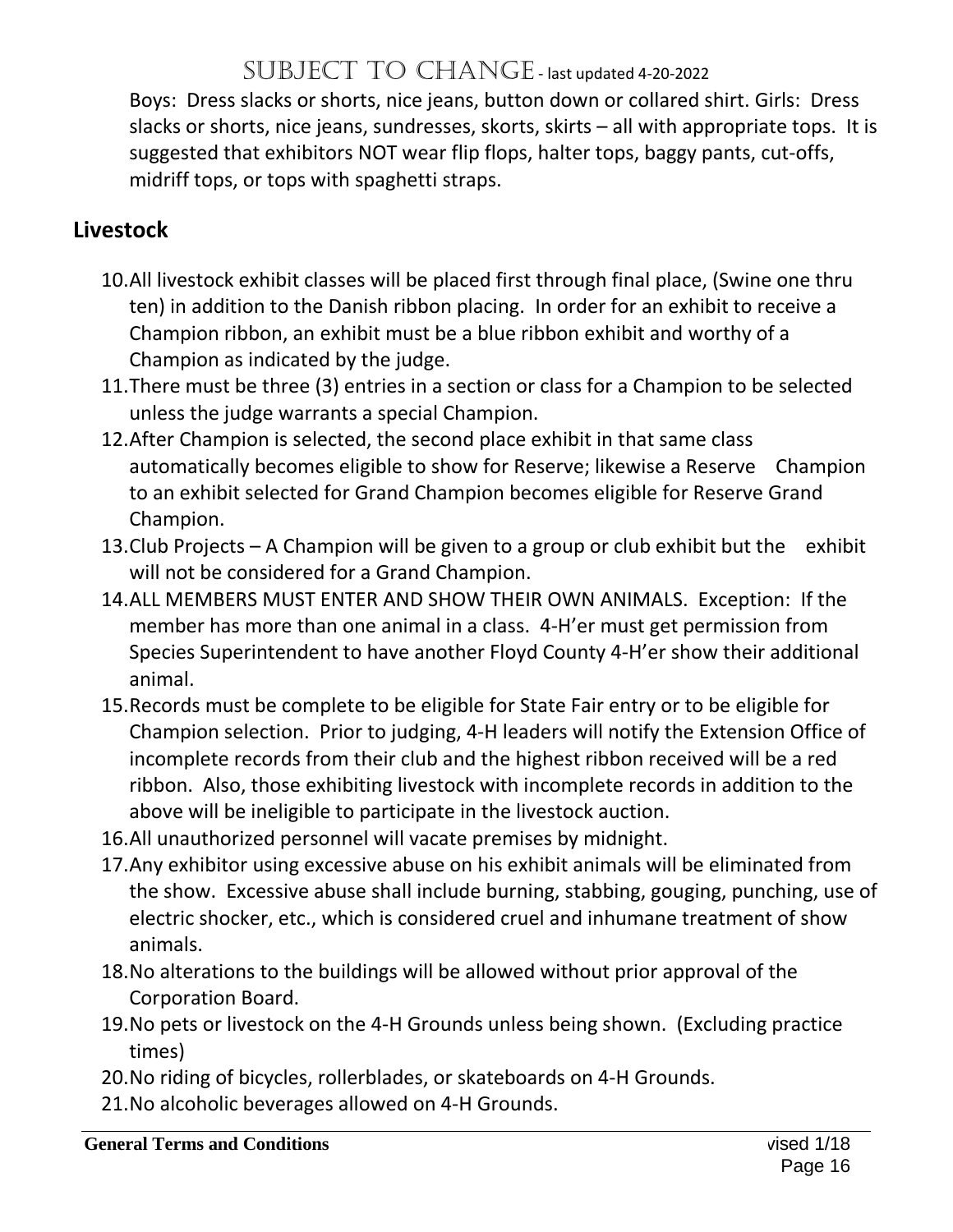- 22.No smoking in any of the Buildings located on the 4-H Fairgrounds.
- 23.4-H members will be expected to follow the behavioral code of conduct.
- 24.Records must be complete to participate in the livestock auction.
- 25.4-H animals exhibited after the May 16 animal enrollment deadline at any show by anyone other than the person listed on the Indiana 4-H animal enrollment form will not be eligible to be shown in the 4-H show at the Indiana State Fair. This term/condition does not apply to siblings and parents, who may show each other's animals at any show during the year without jeopardizing state fair eligibility. This policy applies to all 4-H animal projects. For animal projects without enrollment forms, the person who enters them in the Indiana State Fair 4-H show is the equivalent of the enroller of the animals.
- 26.Recommended proper attire for 4-H livestock exhibitors to wear when exhibiting livestock in the show ring: Livestock exhibitors are strongly urged to dress in a manner appropriate to show livestock. Examples of such appropriate dress would include button down shirts, golf shirts with collar, jeans or long pants, and, if possible work boots or work shoes to protect feet. It is suggested exhibitors not wear tank tops, T-shirts (4-H t-shirts are allowed), midriffs, halter tops, baggy pants, tops with spaghetti straps, shorts, cut offs. Sandals or flip flops are not allowed. The judge may use these guidelines as criteria for final placings.
- 27.No clothing may be worn by an exhibitor that identifies farm name and/or breed during judged competition.

# **State Fair**

- 28.All equipment being used at the Fair must be safe to 4-H members, livestock and the general public. Any individual using heavy equipment MUST have special permission by the Floyd County Corporation Board before use. Unsafe equipment will be removed from the 4-H Grounds.
- 29.4-H animals exhibited after the May 16 animal enrollment deadline at any show by anyone other than the person listed on the Indiana 4-H animal enrollment form will not be eligible to be shown in the 4-H show at the Indiana State Fair. This term/condition does not apply to siblings and parents, who may show each other's animals at any show during the year without jeopardizing state fair eligibility. This policy applies to all 4-H animal projects. For animal projects without enrollment forms, the person who enters them in the Indiana State Fair 4-H show is the equivalent of the enroller of the animals.

**4-H Youth Development Liability** -Please understand that participating in 4-H activities can involve certain risks to your child. Those risks may include injury or